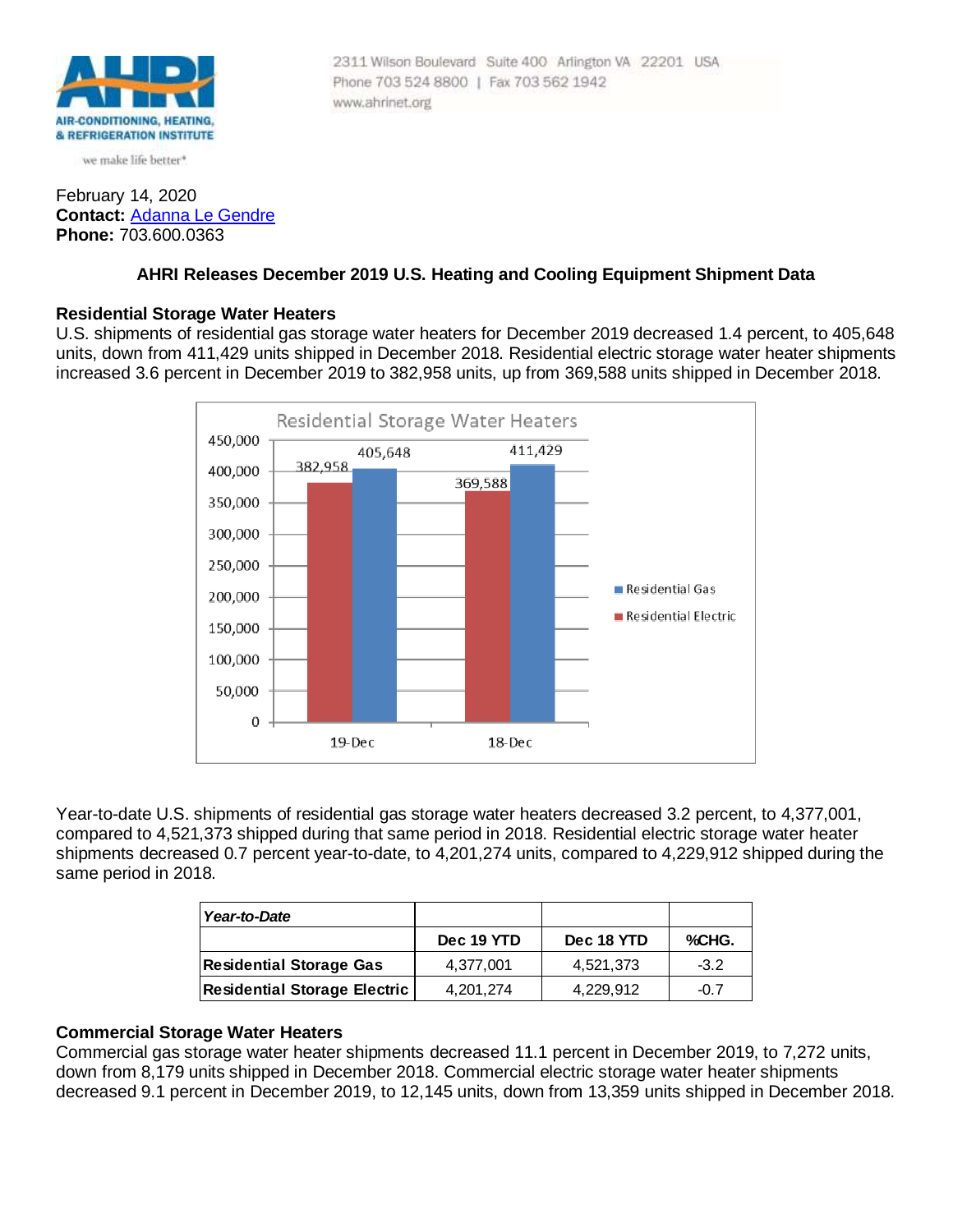

Year-to-date U.S. shipments of commercial gas storage water heaters decreased 6.3 percent, to 88,548 units, compared with 94,473 units shipped during the same period in 2018. Year-to-date commercial electric storage water heater shipments increased 9.2 percent, to 150,667 units, up from 137,937 units shipped during the same period in 2018.

| Year-to-Date                       |            |            |        |
|------------------------------------|------------|------------|--------|
|                                    | Dec 19 YTD | Dec 18 YTD | %Chg.  |
| Commercial Storage Gas             | 88,548     | 94.473     | $-6.3$ |
| <b>Commercial Storage Electric</b> | 150,667    | 137,937    | $+9.2$ |

## **Warm Air Furnaces**

U.S. shipments of gas warm air furnaces for December 2019 decreased 4.3 percent, to 287,599 units, down from 300,453 units shipped in December 2018. Oil warm air furnace shipments decreased 1.3 percent, to 5,023 units in December 2019, down from 5,087 units shipped in December 2018.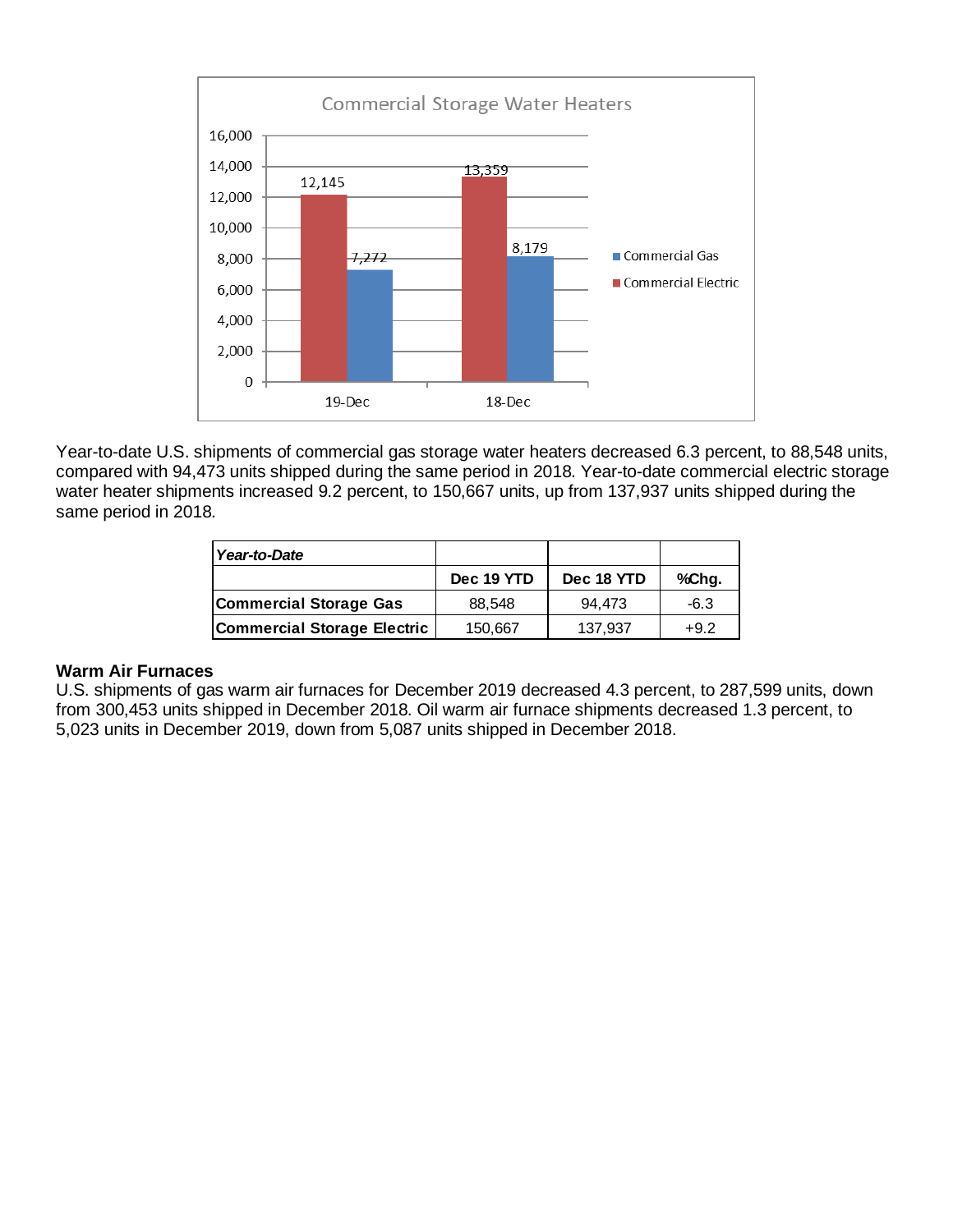

Year-to-date U.S. shipments of gas warm air furnaces increased 0.7 percent, to 3,441,872 units, compared with 3,416,571 units shipped during the same period in 2018. Year-to-date U.S. shipments of oil warm air furnaces increased 5.9 percent, to 40,692 units, compared with 38,429 units shipped during the same period in 2018.

| Year-to-Date                 |            |            |        |
|------------------------------|------------|------------|--------|
|                              | Dec 19 YTD | Dec 18 YTD | % Chg. |
| lGas Warm Air Furnaces       | 3.441.872  | 3.416.571  | $+0.7$ |
| <b>Oil Warm Air Furnaces</b> | 40.692     | 38,429     | +5.9   |

#### **Central Air Conditioners and Air-Source Heat Pumps**

U.S. shipments of central air conditioners and air-source heat pumps totaled 508,788 units in December 2019, up 3.4 percent from 491,986 units shipped in December 2018. U.S. shipments of air conditioners increased 3.9 percent, to 303,688 units, up from 292,320 units shipped in December 2018. U.S. shipments of air-source heat pumps increased 2.7 percent, to 205,100 units, up from 199,666 units shipped in December 2018.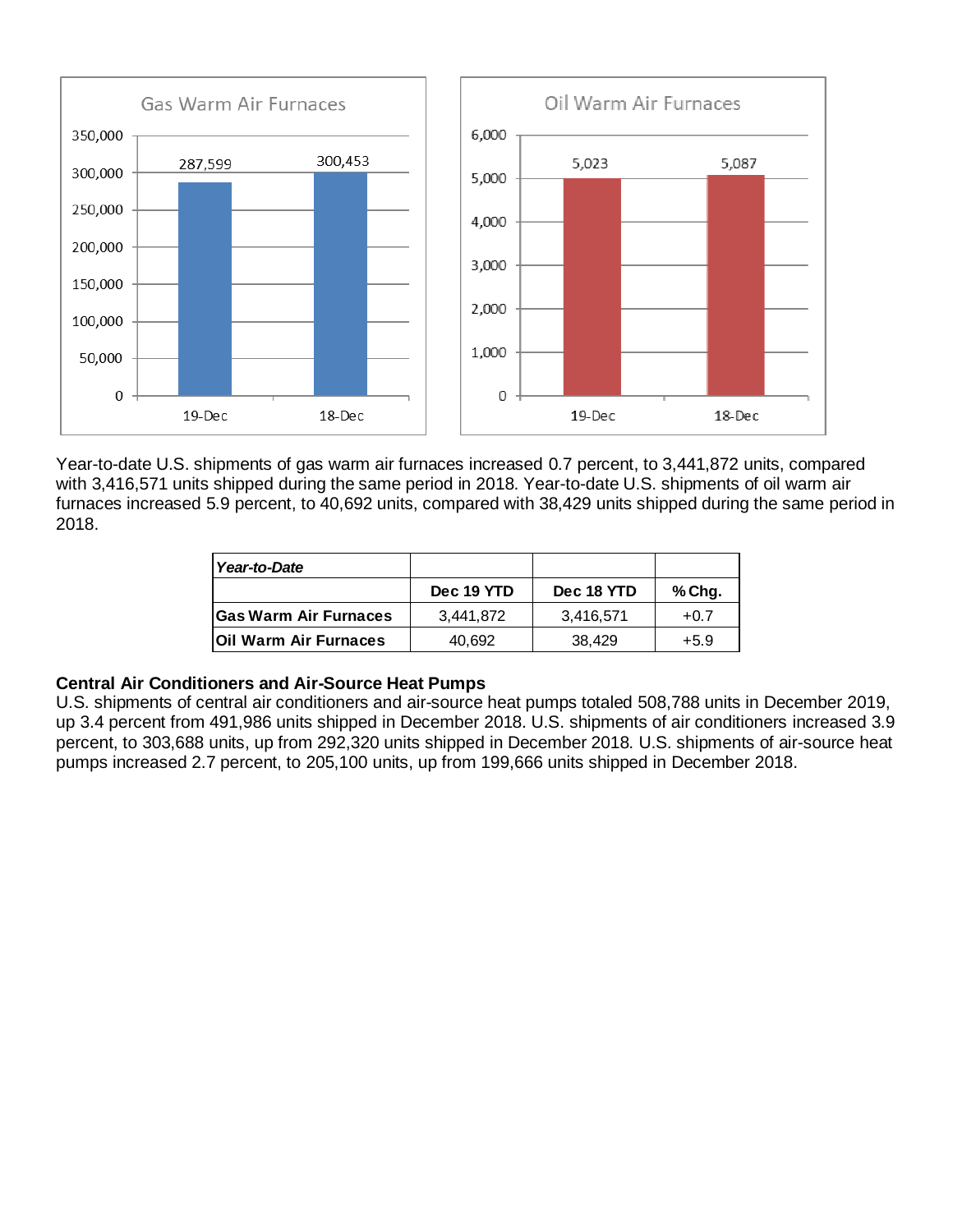

Year-to-date combined shipments of central air conditioners and air-source heat pumps increased 1.6 percent, to 8,469,615, up from 8,340,262 units shipped during the same period in 2018. Year-to-date shipments of central air conditioners decreased 0.7 percent, to 5,359,775 units, down from 5,399,760 units shipped during the same period in 2018. The year-to-date total for heat pump shipments increased 5.8 percent, to 3,109,840, up from 2,940,502 units shipped during the same period in 2018.